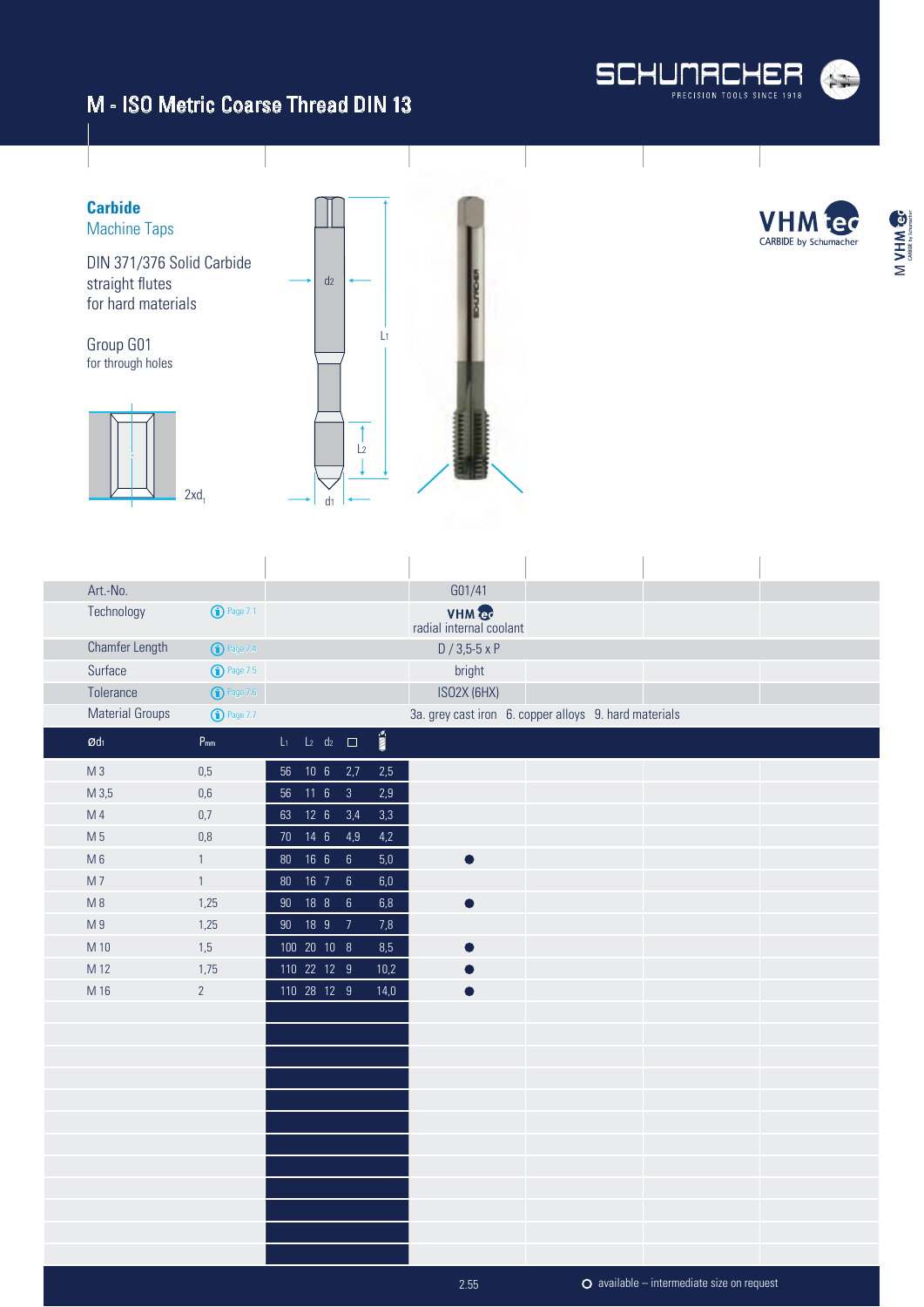



| Art.-No.               |                            |                          |                 |                         | <b>G08</b>    | G08/40                                                |  |
|------------------------|----------------------------|--------------------------|-----------------|-------------------------|---------------|-------------------------------------------------------|--|
| Technology             | $\bigodot$ Page 7.1        |                          |                 |                         | VHM er        | VHM &<br>internal coolant                             |  |
| <b>Chamfer Length</b>  | $\bigodot$ Page 7.4        |                          |                 |                         | $C / 2 - 3xP$ | $C / 2 - 3xP$                                         |  |
| Surface                | <b>1</b> Page 7.5          |                          |                 |                         | bright        | bright                                                |  |
| Tolerance              | $\bigodot$ Page 7.6        |                          |                 |                         | ISO2X (6HX)   | ISO2X (6HX)                                           |  |
| <b>Material Groups</b> | $\bigodot$ Page 7.7        |                          |                 |                         |               | 3a. grey cast iron 6. copper alloys 9. hard materials |  |
| $\varnothing$ dı       | $\mathsf{P}_{\mathsf{mm}}$ | $L_1$ $L_2$ $d_2$ $\Box$ |                 | $\overline{\text{min}}$ |               |                                                       |  |
| M <sub>3</sub>         | $0,5$                      | 56 10 6 2,7              |                 | $2,5$                   | $\bullet$     |                                                       |  |
| M 3,5                  | 0,6                        | 56 11 6                  | $\overline{3}$  | 2,9                     |               |                                                       |  |
| M <sub>4</sub>         | 0,7                        | 63 12 6                  | 3,4             | 3,3                     |               |                                                       |  |
| M 5                    | $0,8$                      | 70 14 6                  | 4,9             | $4,2$                   |               |                                                       |  |
| $M_6$                  | $\overline{1}$             | 80  16  6                | $6\phantom{.}6$ | $5,0$                   |               | $\bullet$                                             |  |
| M <sub>7</sub>         | $\mathbf{1}$               | 80  16  7                | $\sqrt{6}$      | $6,\!0$                 |               |                                                       |  |
| M8                     | 1,25                       | 90 18 8                  | $\sqrt{6}$      | $6,8$                   |               | $\bullet$                                             |  |
| M <sub>9</sub>         | 1,25                       | 90 18 9                  | $\overline{7}$  | 7,8                     |               |                                                       |  |
| M 10                   | 1,5                        | 100 20 10 8              |                 | 8,5                     |               | $\bullet$                                             |  |
| M 12                   | 1,75                       | 110 22 12 9              |                 | 10,2                    |               |                                                       |  |
| M 16                   | $\overline{2}$             | 110 28 12 9              |                 | 14,0                    |               | O                                                     |  |
|                        |                            |                          |                 |                         |               |                                                       |  |
|                        |                            |                          |                 |                         |               |                                                       |  |
|                        |                            |                          |                 |                         |               |                                                       |  |
|                        |                            |                          |                 |                         |               |                                                       |  |
|                        |                            |                          |                 |                         |               |                                                       |  |
|                        |                            |                          |                 |                         |               |                                                       |  |
|                        |                            |                          |                 |                         |               |                                                       |  |
|                        |                            |                          |                 |                         |               |                                                       |  |
|                        |                            |                          |                 |                         |               |                                                       |  |
|                        |                            |                          |                 |                         |               |                                                       |  |
|                        |                            |                          |                 |                         |               |                                                       |  |
|                        |                            |                          |                 |                         |               |                                                       |  |

2.56

available – intermediate size on request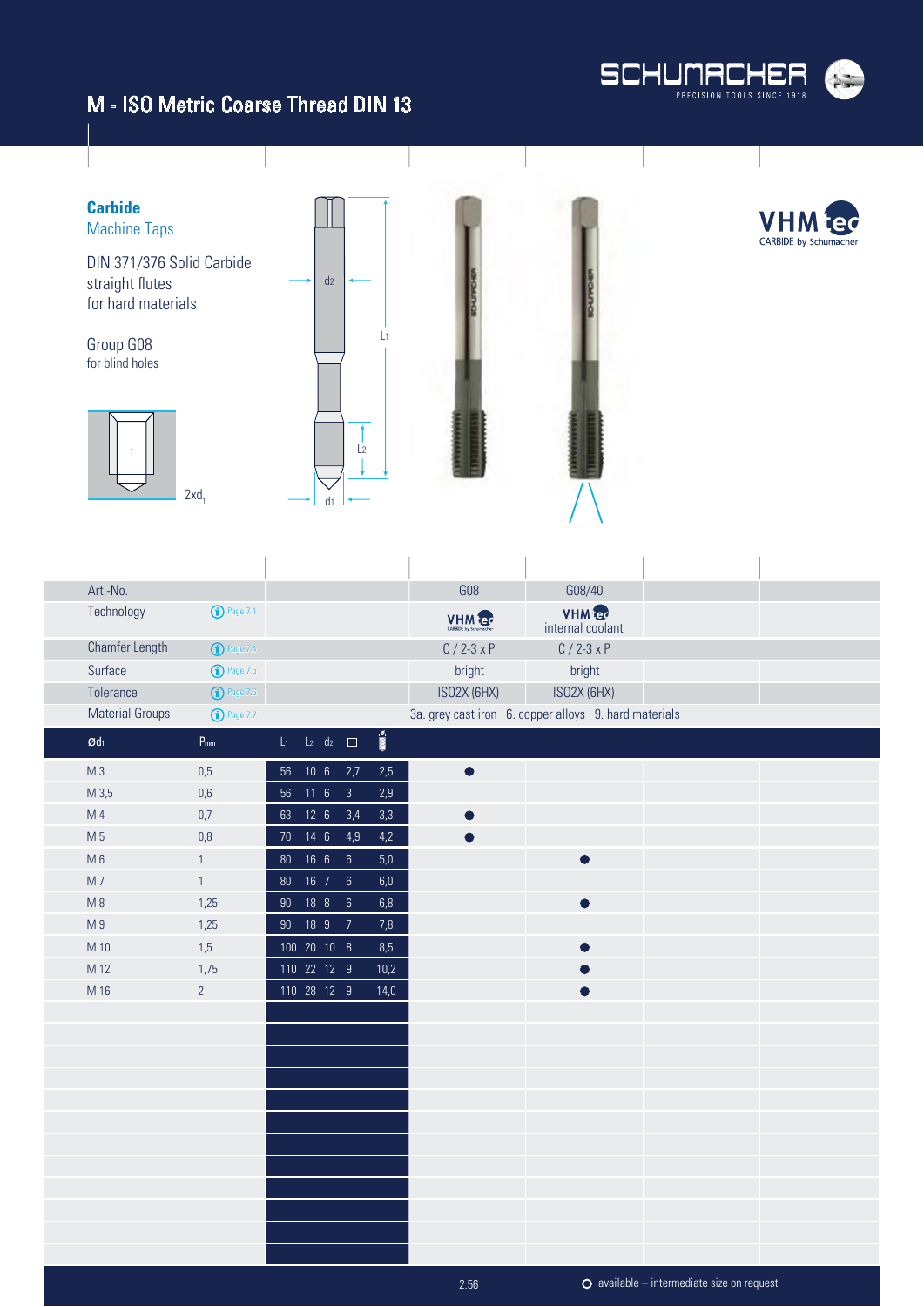



| Art.-No.                      |                            |              |  |                             |                                 | G26/40                    |                                            |  |
|-------------------------------|----------------------------|--------------|--|-----------------------------|---------------------------------|---------------------------|--------------------------------------------|--|
| Technology                    | $\bigodot$ Page 7.1        |              |  |                             |                                 | VHM &<br>internal coolant |                                            |  |
| <b>Chamfer Length</b>         | <b>1</b> Page 7.4          |              |  |                             |                                 | $C / 2 - 3xP$             |                                            |  |
| Surface                       | <b>1</b> Page 7.5          |              |  |                             |                                 | bright                    |                                            |  |
| Tolerance                     | $\bigodot$ Page 7.6        |              |  |                             |                                 | ISO2X (6HX)               |                                            |  |
| <b>Material Groups</b>        | $\bigodot$ Page 7.7        |              |  |                             |                                 | universal                 |                                            |  |
| $\boldsymbol{\mathcal{O}}$ dı | $\mathsf{P}_{\mathsf{mm}}$ |              |  | $L_1$ $L_2$ $d_2$ $\square$ | $\overline{\mathbb{M}}^{\circ}$ |                           |                                            |  |
| M <sub>3</sub>                | 0,5                        | 56 10 6 2,7  |  |                             | 2,5                             |                           |                                            |  |
| M 3,5                         | 0,6                        | 56 11 6      |  | $\overline{\mathbf{3}}$     | 2,9                             |                           |                                            |  |
| M 4                           | 0,7                        |              |  | 63 12 6 3,4                 | $3,3$                           |                           |                                            |  |
| M 5                           | 0,8                        | 70 14 6      |  | 4,9                         | 4,2                             |                           |                                            |  |
| $M_6$                         | $\mathbf{1}$               | 80  16  6  6 |  |                             | $5,0$                           |                           |                                            |  |
| M7                            | $\mathbf{1}$               | 80  16  7    |  | $6\overline{6}$             | 6,0                             |                           |                                            |  |
| M8                            | 1,25                       | 90 18 8 6    |  |                             | $6,8$                           | $\bullet$                 |                                            |  |
| M <sub>9</sub>                | 1,25                       | 90 18 9 7    |  |                             | 7,8                             |                           |                                            |  |
| M 10                          | 1,5                        | 100 20 10 8  |  |                             | 8,5                             | ∩                         |                                            |  |
| M 12                          | 1,75                       | 110 22 12 9  |  |                             | 10,2                            |                           |                                            |  |
| M 16                          | $\overline{2}$             | 110 28 12 9  |  |                             | 14,0                            | D                         |                                            |  |
|                               |                            |              |  |                             |                                 |                           |                                            |  |
|                               |                            |              |  |                             |                                 |                           |                                            |  |
|                               |                            |              |  |                             |                                 |                           |                                            |  |
|                               |                            |              |  |                             |                                 |                           |                                            |  |
|                               |                            |              |  |                             |                                 |                           |                                            |  |
|                               |                            |              |  |                             |                                 |                           |                                            |  |
|                               |                            |              |  |                             |                                 |                           |                                            |  |
|                               |                            |              |  |                             |                                 |                           |                                            |  |
|                               |                            |              |  |                             |                                 |                           |                                            |  |
|                               |                            |              |  |                             |                                 |                           |                                            |  |
|                               |                            |              |  |                             |                                 |                           |                                            |  |
|                               |                            |              |  |                             |                                 |                           |                                            |  |
|                               |                            |              |  |                             |                                 | 2.57                      | O available - intermediate size on request |  |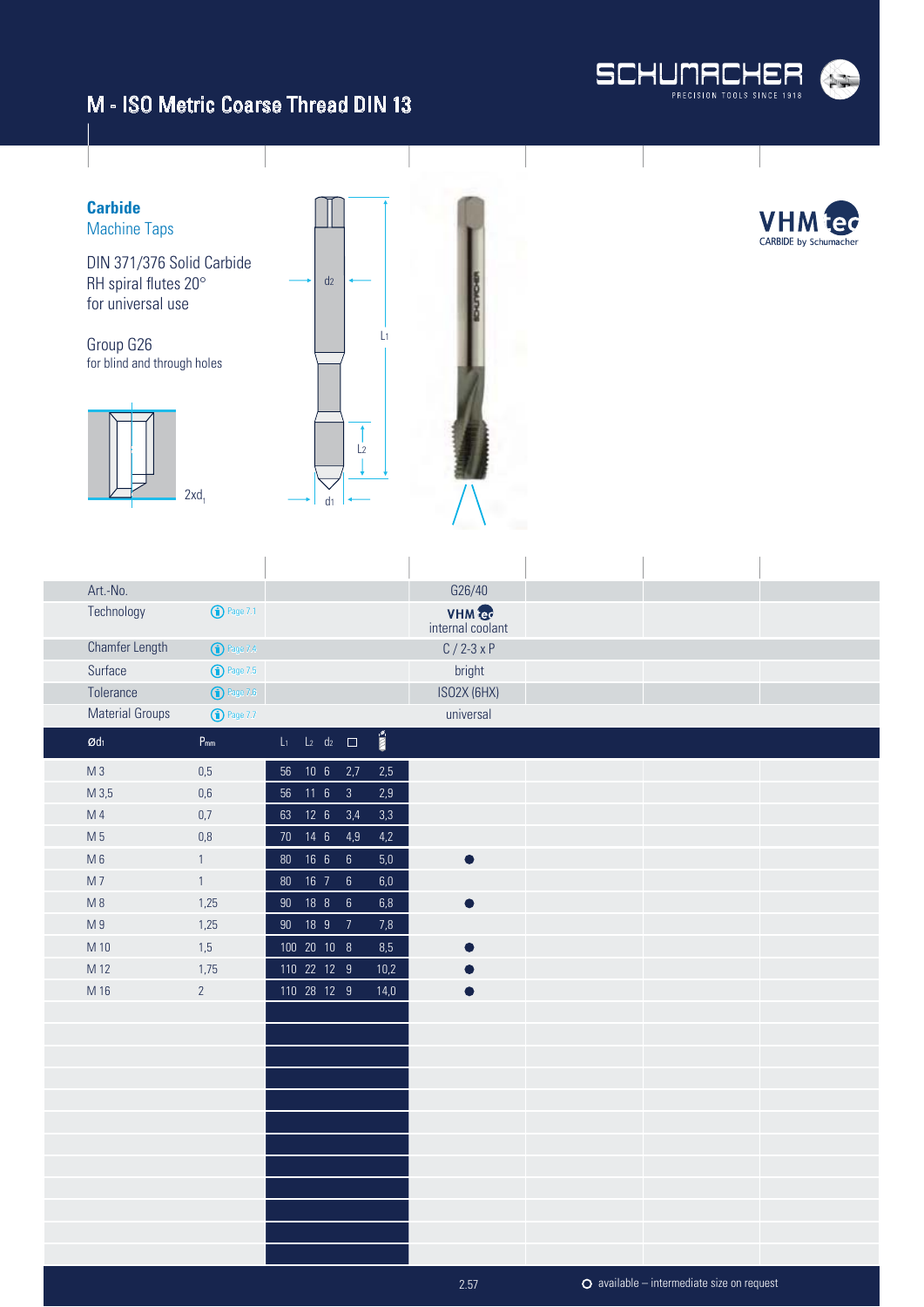



| Art.-No.               |                     |                          |                 |                 |                       | G06/5360                                                                   | G07/5360                  |                                                    |  |
|------------------------|---------------------|--------------------------|-----------------|-----------------|-----------------------|----------------------------------------------------------------------------|---------------------------|----------------------------------------------------|--|
| Technology             | $\bigodot$ Page 7.1 |                          |                 |                 |                       | VHM er                                                                     | VHM e<br>internal coolant |                                                    |  |
| Chamfer Length         | <b>1</b> Page 7.4   |                          |                 |                 |                       | $C / 2 - 3xP$                                                              | $C / 2 - 3xP$             |                                                    |  |
| Surface                | <b>1</b> Page 7.5   |                          |                 |                 |                       | SG4                                                                        | SG4                       |                                                    |  |
| Tolerance              | $\bigodot$ Page 7.6 |                          |                 |                 |                       | ISO2X (6HX)                                                                | ISO2X (6HX)               |                                                    |  |
| <b>Material Groups</b> | <b>1</b> Page 7.7   |                          |                 |                 |                       | 1a. general construction steel 1b. high strength steel 7. aluminium alloys |                           |                                                    |  |
| $\mathcal{O}d_1$       | $P_{mm}$            | $L_1$ $L_2$ $d_2$ $\Box$ |                 |                 | $\overline{\text{m}}$ |                                                                            |                           |                                                    |  |
| M <sub>3</sub>         | $0,5$               | 56                       | 10 <sub>6</sub> | 2,7             | 2,75                  | $\bullet$                                                                  |                           |                                                    |  |
| M 3,5                  | $0,\!6$             |                          | 56 11 6         | $\overline{3}$  | 3,2                   |                                                                            |                           |                                                    |  |
| M <sub>4</sub>         | 0,7                 |                          | 63 12 6         | 3,4             | 3,65                  | $\bullet$                                                                  |                           |                                                    |  |
| M 5                    | $0,8$               |                          | 70 14 6         | 4,9             | $4,6$                 |                                                                            |                           |                                                    |  |
| $M_6$                  | $\mathbf{1}$        |                          | 80  16  6  6    |                 | 5,55                  |                                                                            | ●                         |                                                    |  |
| M <sub>7</sub>         | $\mathbf{1}$        |                          | 80 16 7         | $\sqrt{6}$      | 6,55                  |                                                                            |                           |                                                    |  |
| M8                     | 1,25                |                          | 90 18 8         | $6\overline{6}$ | 7,4                   |                                                                            | $\bullet$                 |                                                    |  |
| M <sub>9</sub>         | 1,25                | $90\,$                   | 18 9            | $\overline{7}$  | 8,4                   |                                                                            |                           |                                                    |  |
| M 10                   | 1,5                 |                          | 100 20 10 8     |                 | 9,3                   |                                                                            | œ                         |                                                    |  |
| M 12                   | 1,75                |                          | 110 22 12 9     |                 | 11,1                  |                                                                            |                           |                                                    |  |
| M 16                   | $\overline{2}$      |                          | 110 28 12 9     |                 | 15,1                  |                                                                            |                           |                                                    |  |
|                        |                     |                          |                 |                 |                       |                                                                            |                           |                                                    |  |
|                        |                     |                          |                 |                 |                       |                                                                            |                           |                                                    |  |
|                        |                     |                          |                 |                 |                       |                                                                            |                           |                                                    |  |
|                        |                     |                          |                 |                 |                       |                                                                            |                           |                                                    |  |
|                        |                     |                          |                 |                 |                       |                                                                            |                           |                                                    |  |
|                        |                     |                          |                 |                 |                       |                                                                            |                           |                                                    |  |
|                        |                     |                          |                 |                 |                       |                                                                            |                           |                                                    |  |
|                        |                     |                          |                 |                 |                       |                                                                            |                           |                                                    |  |
|                        |                     |                          |                 |                 |                       |                                                                            |                           |                                                    |  |
|                        |                     |                          |                 |                 |                       |                                                                            |                           |                                                    |  |
|                        |                     |                          |                 |                 |                       |                                                                            |                           |                                                    |  |
|                        |                     |                          |                 |                 |                       |                                                                            |                           |                                                    |  |
|                        |                     |                          |                 |                 |                       | 2.58                                                                       |                           | $\bullet$ available – intermediate size on request |  |